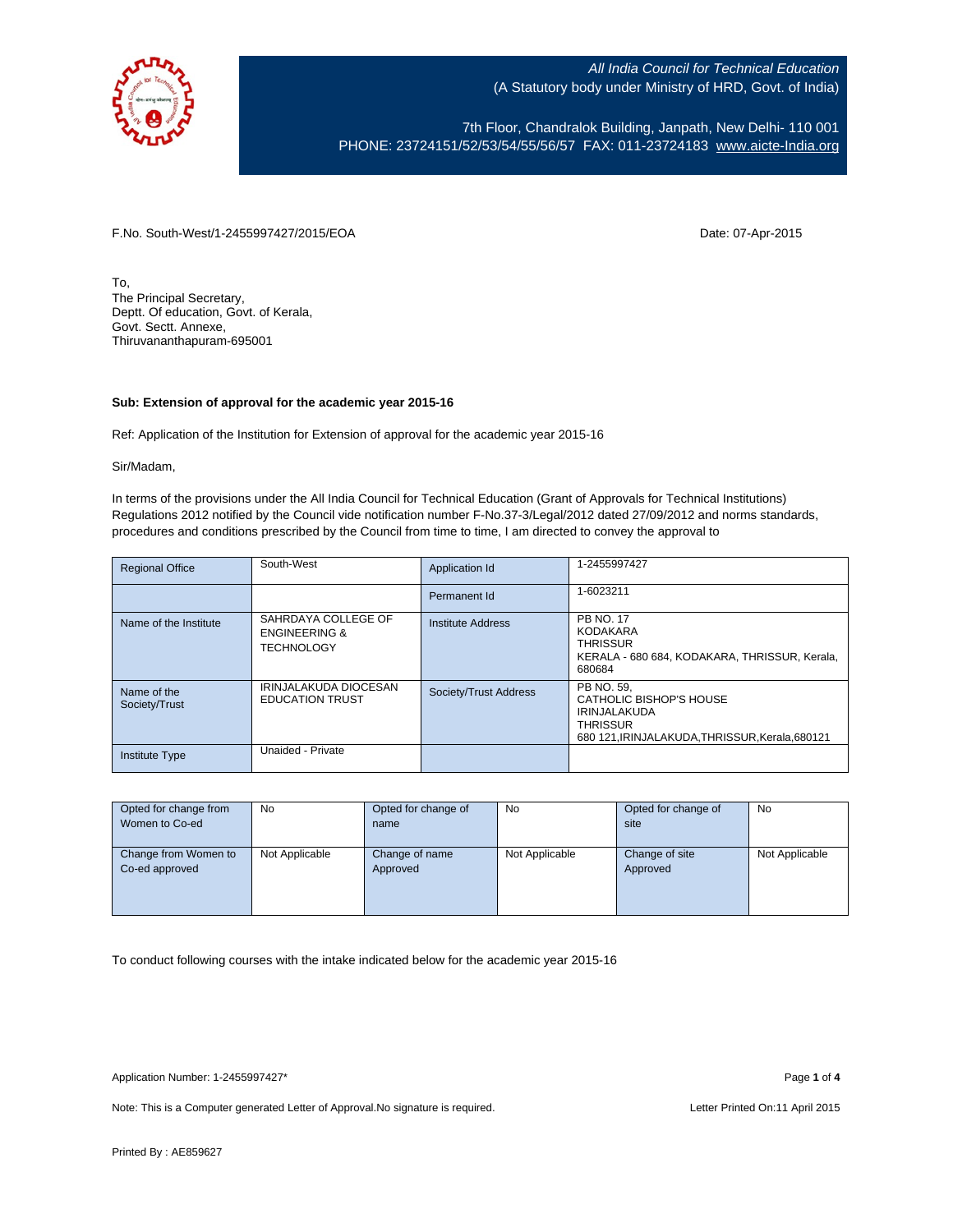

7th Floor, Chandralok Building, Janpath, New Delhi- 110 001 PHONE: 23724151/52/53/54/55/56/57 FAX: 011-23724183 [www.aicte-India.org](http://www.aicte-india.org/)

| Application Id: 1-2455997427                          |              | Course                                     |                                                             | <b>Affiliating Body</b>    |                                   |                     |                     |                     |                                          |           |
|-------------------------------------------------------|--------------|--------------------------------------------|-------------------------------------------------------------|----------------------------|-----------------------------------|---------------------|---------------------|---------------------|------------------------------------------|-----------|
| Shift<br>Level<br>Program                             |              |                                            |                                                             |                            |                                   | Intake Approved for | NRI Approval status | PIO Approval status | Foreign Collaboration<br>Approval status |           |
|                                                       |              |                                            |                                                             | Full/Part Time             |                                   | Intake 2014-15      | $15 - 16$           |                     |                                          |           |
| <b>ENGINEERING</b><br><b>AND</b><br><b>TECHNOLOGY</b> | 1st<br>Shift | POST<br><b>GRADUA</b><br><b>TE</b>         | <b>COMPUTER</b><br><b>SCIENCE AND</b><br><b>ENGINEERING</b> | <b>FULL</b><br><b>TIME</b> | Calicut<br>University,<br>Calicut | 24                  | 24                  | <b>NA</b>           | <b>NA</b>                                | <b>NA</b> |
| <b>ENGINEERING</b><br><b>AND</b><br><b>TECHNOLOGY</b> | 1st<br>Shift | <b>POST</b><br><b>GRADUA</b><br>TE         | <b>EMBEDDED</b><br><b>SYSTEMS</b>                           | <b>FULL</b><br><b>TIME</b> | Calicut<br>University,<br>Calicut | 24                  | 24                  | <b>NA</b>           | <b>NA</b>                                | <b>NA</b> |
| <b>ENGINEERING</b><br><b>AND</b><br><b>TECHNOLOGY</b> | 1st<br>Shift | POST<br><b>GRADUA</b><br>TE                | <b>INDUSTRIAL</b><br><b>BIOTECHNOLOGY</b>                   | <b>FULL</b><br><b>TIME</b> | Calicut<br>University,<br>Calicut | $\overline{24}$     | $\overline{24}$     | NA                  | NA                                       | <b>NA</b> |
| <b>ENGINEERING</b><br><b>AND</b><br><b>TECHNOLOGY</b> | 1st<br>Shift | POST<br><b>GRADUA</b><br>TE                | <b>POWER</b><br><b>ELECTRONICS</b><br><b>AND DRIVES</b>     | <b>FULL</b><br><b>TIME</b> | Calicut<br>University,<br>Calicut | $\overline{24}$     | $\overline{24}$     | NA                  | NA                                       | <b>NA</b> |
| <b>ENGINEERING</b><br><b>AND</b><br><b>TECHNOLOGY</b> | 1st<br>Shift | <b>UNDER</b><br><b>GRADUA</b><br><b>TE</b> | <b>BIOMEDICAL</b><br><b>ENGINEERING</b>                     | <b>FULL</b><br><b>TIME</b> | Calicut<br>University,<br>Calicut | 60                  | 60                  | Yes                 | <b>NA</b>                                | <b>NA</b> |
| <b>ENGINEERING</b><br><b>AND</b><br><b>TECHNOLOGY</b> | 1st<br>Shift | <b>UNDER</b><br><b>GRADUA</b><br>TE        | <b>BIOTECHNOLOGY</b>                                        | <b>FULL</b><br><b>TIME</b> | Calicut<br>University,<br>Calicut | 60                  | 60                  | Yes                 | <b>NA</b>                                | <b>NA</b> |
| <b>ENGINEERING</b><br><b>AND</b><br><b>TECHNOLOGY</b> | 1st<br>Shift | <b>UNDER</b><br><b>GRADUA</b><br>TE        | <b>CIVIL</b><br><b>ENGINEERING</b>                          | <b>FULL</b><br><b>TIME</b> | Calicut<br>University,<br>Calicut | 60                  | 60                  | Yes                 | <b>NA</b>                                | <b>NA</b> |
| <b>ENGINEERING</b><br><b>AND</b><br><b>TECHNOLOGY</b> | 1st<br>Shift | <b>UNDER</b><br><b>GRADUA</b><br>TE        | <b>COMPUTER</b><br><b>SCIENCE AND</b><br><b>ENGINEERING</b> | <b>FULL</b><br><b>TIME</b> | Calicut<br>University,<br>Calicut | 120                 | 120                 | Yes                 | <b>NA</b>                                | <b>NA</b> |

Application Number: 1-2455997427\* Page **2** of **4**

Note: This is a Computer generated Letter of Approval. No signature is required. Letter Printed On:11 April 2015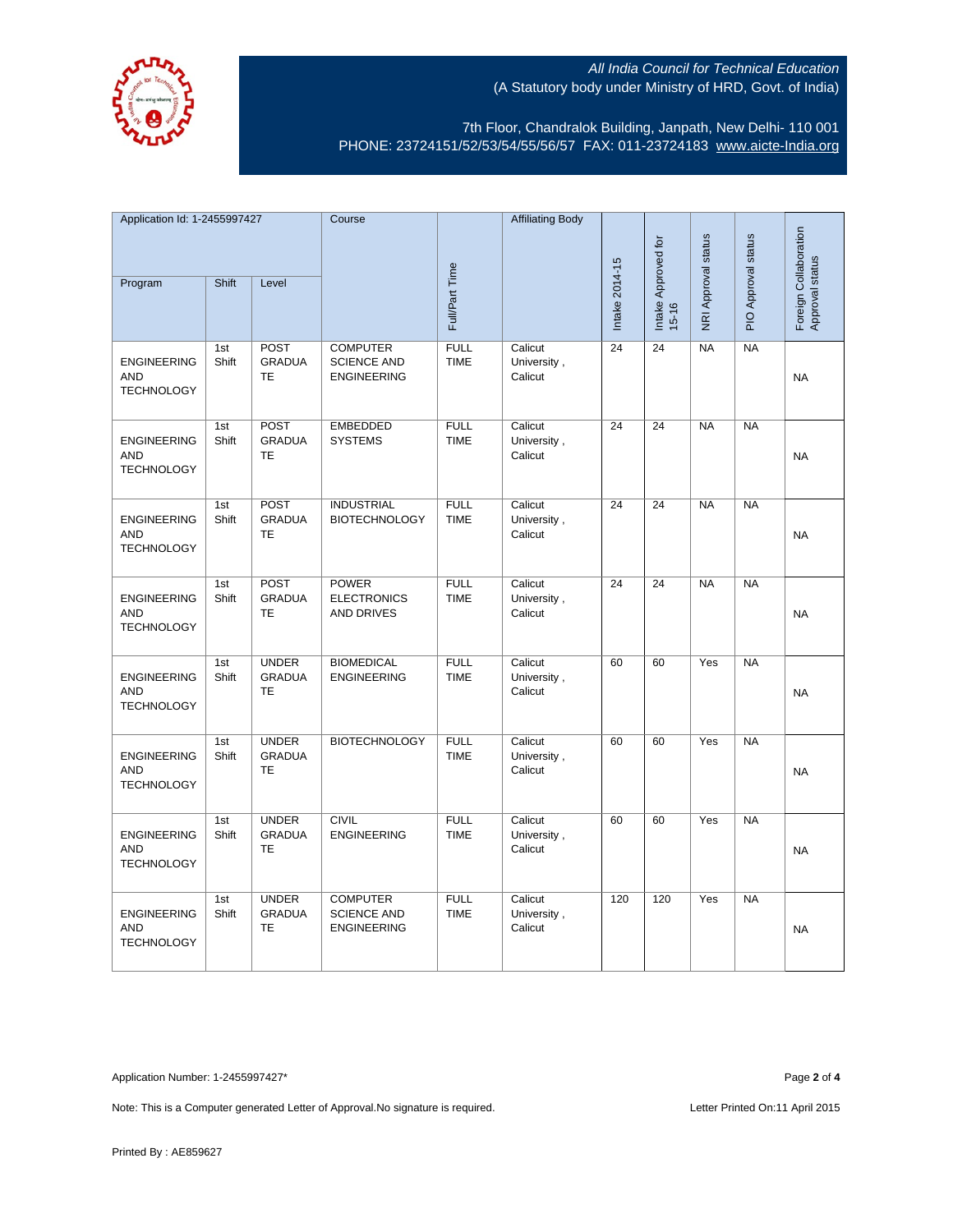

7th Floor, Chandralok Building, Janpath, New Delhi- 110 001 PHONE: 23724151/52/53/54/55/56/57 FAX: 011-23724183 [www.aicte-India.org](http://www.aicte-india.org/)

| Application Id: 1-2455997427<br>Program               | <b>Shift</b> | Level                                      | Course                                                                           | Full/Part Time             | <b>Affiliating Body</b>           | $2014 - 15$<br>Intake | Approved for<br>Intake<br>$15 - 16$ | status<br>Approval<br>$\overline{g}$ | status<br>Approval<br>$\frac{1}{2}$ | Collaboration<br>status<br>Approval s<br>Foreign |
|-------------------------------------------------------|--------------|--------------------------------------------|----------------------------------------------------------------------------------|----------------------------|-----------------------------------|-----------------------|-------------------------------------|--------------------------------------|-------------------------------------|--------------------------------------------------|
| <b>ENGINEERING</b><br>AND<br><b>TECHNOLOGY</b>        | 1st<br>Shift | <b>UNDER</b><br><b>GRADUA</b><br>TE        | <b>ELECTRICAL AND</b><br><b>ELECTRONICS</b><br><b>ENGINEERING</b>                | <b>FULL</b><br><b>TIME</b> | Calicut<br>University,<br>Calicut | 60                    | 60                                  | Yes                                  | <b>NA</b>                           | <b>NA</b>                                        |
| <b>ENGINEERING</b><br><b>AND</b><br><b>TECHNOLOGY</b> | 1st<br>Shift | <b>UNDER</b><br><b>GRADUA</b><br><b>TE</b> | <b>ELECTRONICS</b><br><b>AND</b><br><b>COMMUNICATION</b><br><b>S ENGINEERING</b> | <b>FULL</b><br><b>TIME</b> | Calicut<br>University,<br>Calicut | 120                   | 120                                 | Yes                                  | <b>NA</b>                           | <b>NA</b>                                        |

Note: Validity of the course details may be verified at www.aicte-india.org>departments>approvals

The above mentioned approval is subject to the condition that SAHRDAYA COLLEGE OF ENGINEERING & TECHNOLOGY shall follow and adhere to the Regulations, guidelines and directions issued by AICTE from time to time and the undertaking / affidavit given by the institution along with the application submitted by the institution on portal.

In case of any differences in content in this Computer generated Extension of Approval Letter, the content/information as approved by the Executive Council / General Council as available on the record of AICTE shall be final and binding.

Strict compliance of Anti-Ragging Regulation:- Approval is subject to strict compliance of provisions made in AICTE Regulation notified vide F. No. 37-3/Legal/AICTE/2009 dated July 1, 2009 for Prevention and Prohibition of Ragging in Technical Institutions. In case Institution fails to take adequate steps to Prevent Ragging or fails to act in accordance with AICTE Regulation or fails to punish perpetrators or incidents of Ragging, it will be liable to take any action as defined under clause 9(4) of the said Regulation.

> **Dr. Avinash S Pant Actg Chairman, AICTE**

Copy to:

**1. The Regional Officer,** All India Council for Technical Education Health Centre Building Bangalore University Campus Bangalore - 560 009, Karnataka

Application Number: 1-2455997427\* Page **3** of **4**

Note: This is a Computer generated Letter of Approval.No signature is required. Letter According the state of the Letter Printed On:11 April 2015